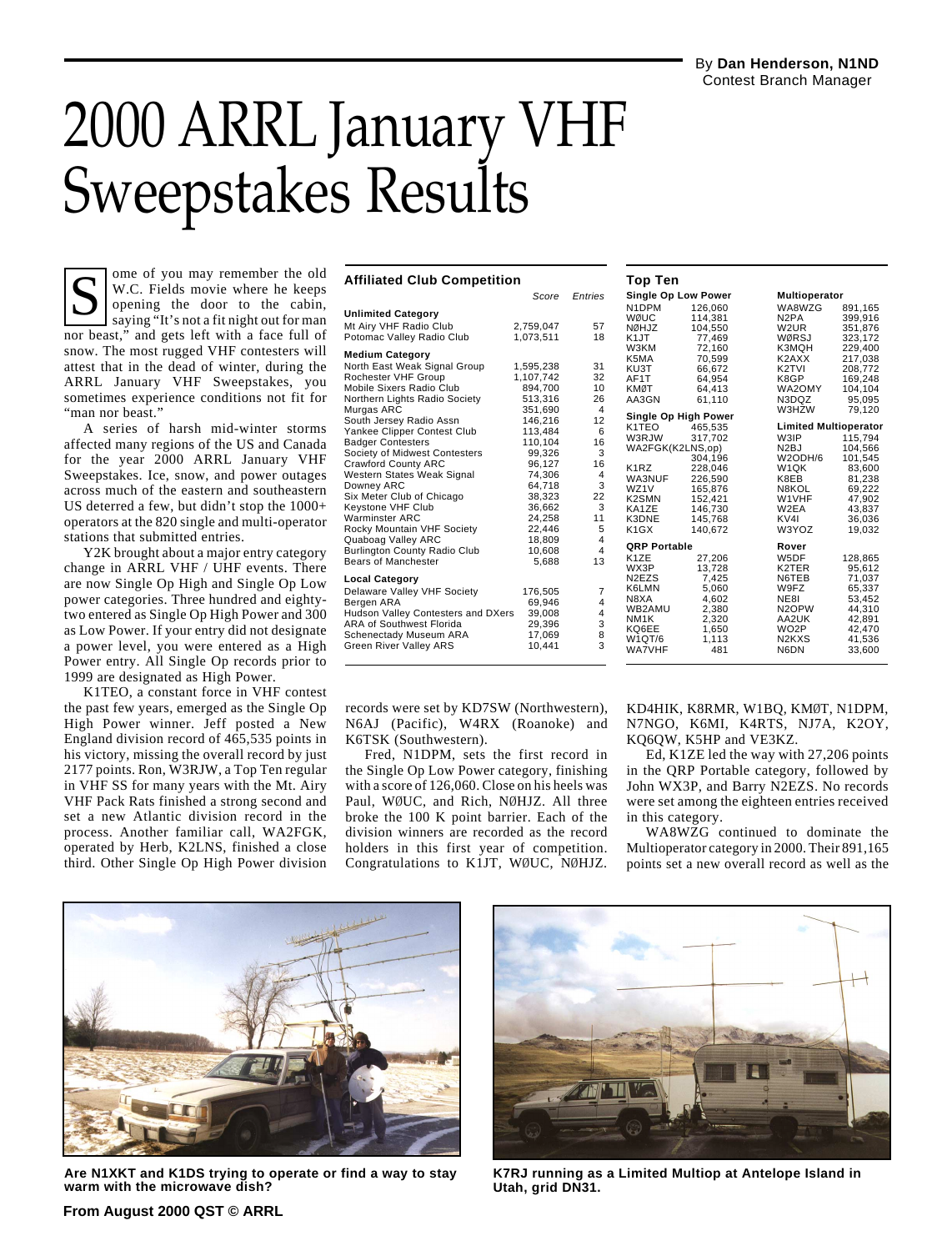| <b>Multiplier Leaders By Band</b>                                                                                                                                  |                                                                    |                                                                                                                                                                        |                                                                    |                                                                                                                                                                          |                                                                   |                                                                                                                                           |                                                                    |                                                                                                                                                    |                                                                      |                                                                                                                                                   |                                                                |                                                                                                                                            |                                                                                                       |                                                                                                                                                |                                                                                                                                        |
|--------------------------------------------------------------------------------------------------------------------------------------------------------------------|--------------------------------------------------------------------|------------------------------------------------------------------------------------------------------------------------------------------------------------------------|--------------------------------------------------------------------|--------------------------------------------------------------------------------------------------------------------------------------------------------------------------|-------------------------------------------------------------------|-------------------------------------------------------------------------------------------------------------------------------------------|--------------------------------------------------------------------|----------------------------------------------------------------------------------------------------------------------------------------------------|----------------------------------------------------------------------|---------------------------------------------------------------------------------------------------------------------------------------------------|----------------------------------------------------------------|--------------------------------------------------------------------------------------------------------------------------------------------|-------------------------------------------------------------------------------------------------------|------------------------------------------------------------------------------------------------------------------------------------------------|----------------------------------------------------------------------------------------------------------------------------------------|
| <b>Single Operator</b>                                                                                                                                             |                                                                    |                                                                                                                                                                        |                                                                    |                                                                                                                                                                          |                                                                   |                                                                                                                                           |                                                                    |                                                                                                                                                    |                                                                      |                                                                                                                                                   |                                                                |                                                                                                                                            |                                                                                                       |                                                                                                                                                |                                                                                                                                        |
| <b>50 MHz</b><br>KB2ZVP<br>K8MD<br>WG2E<br>WØUC - A<br>NØHJZ-A<br>K1TEO<br>W9RM<br>K2YAZ<br>K9KL<br>W3EP<br>-A denotes Single Op Low power                         | 100<br>75<br>74<br>73<br>70<br>68<br>67<br>64<br>64<br>64          | 144 MHz<br>WA2FGK<br>(K2LNS,op)<br>W8ULC<br>KE8FD<br>K8TQK<br>K2YAZ<br>K <sub>1</sub> TEO<br>W2KV<br>K2TXB<br>WØUC - A<br>KMØT-A                                       | 71<br>70<br>64<br>55<br>53<br>51<br>49<br>49<br>48<br>48           | <b>222 MHz</b><br>KE8FD<br>K1TEO<br>WA2FGK<br>(K2LNS,op)<br>K8TQK<br>WB9Z<br>KA1ZE<br>WA4GPM<br>K <sub>1</sub> RZ<br>K3DNE<br>WA3NUF                                     | 33<br>33<br>28<br>28<br>26<br>25<br>24<br>24<br>23<br>23          | 432 MHz<br>NC <sub>11</sub><br>KE8FD<br>K1TEO<br>K8TQK<br>WB9Z<br>WA2FGK<br>(K2LNS,op)<br>K <sub>1</sub> RZ<br>WA4GPM<br>KMØT-A<br>K3DNE  | 41<br>36<br>35<br>33<br>30<br>30<br>29<br>28<br>28<br>26           | 902 MHz<br>K1TEO<br>K3DNE<br>WA2FGK<br>(K2LNS.op)<br>K <sub>1</sub> RZ<br>W3RJW<br>WZ1V<br>K <sub>1</sub> GX<br>W4RX<br>WA3DRC<br>N1DPM-A<br>N3NGE | 17<br>15<br>15<br>14<br>13<br>12<br>11<br>11<br>11<br>11<br>11       | 1296 MHz<br>K1TEO<br>K3DNE<br>WA2FGK<br>(K2LNS,op)<br>K <sub>1</sub> RZ<br>K2TXB<br>K <sub>4Q</sub><br>WA4GPM<br>W3RJW<br>KA1ZE<br>WA3DRC<br>WZ1V | 20<br>18<br>17<br>16<br>16<br>15<br>15<br>14<br>13<br>13<br>13 | 2304 MHz<br>K <sub>1</sub> RZ<br>WA2FGK<br>(K2LNS,op)<br>W3RJW<br>N1DPM<br>K5IUA<br>N3EXA<br>K <sub>1</sub> GX<br>N3NGE<br>WA1MBA<br>KA1ZE | 10<br>9<br>8<br>$\overline{7}$<br>$\overline{7}$<br>6<br>6<br>6<br>6<br>6                             | 3456 MHz<br>KA1ZE<br>K1TEO<br>WA2FGK<br>(K2LNS.op)<br>W3RJW<br>WA3NUF<br>WA3DRC<br>WA1MBA<br>N3NGE<br>W2PED<br>W2SJ-A<br>N1DPM<br>AA3GN-A      | 5<br>5<br>5<br>5<br>4<br>4<br>4<br>4<br>$\overline{4}$<br>3<br>3<br>3                                                                  |
|                                                                                                                                                                    |                                                                    |                                                                                                                                                                        |                                                                    |                                                                                                                                                                          |                                                                   |                                                                                                                                           |                                                                    |                                                                                                                                                    |                                                                      |                                                                                                                                                   |                                                                |                                                                                                                                            |                                                                                                       |                                                                                                                                                |                                                                                                                                        |
| <b>Multioperator</b><br><b>50 MHz</b><br>WA8WZG<br>N <sub>2</sub> PA<br>WØRSJ<br>N <sub>2</sub> BJ-L<br>N8KOL-L<br>K2AXX<br>W1VHF-L<br>K8EB-L<br>K3MQH<br>W3YOZ -L | 91<br>80<br>61<br>61<br>60<br>58<br>56<br>56<br>51<br>48           | <b>144 MHz</b><br>WA8WZG<br>K3MQH<br>N <sub>2</sub> PA<br>K2AXX<br>K8EB-L<br>N8KOL-L<br>WØRSJ<br>W <sub>2</sub> UR<br>W2ODH/6 -L<br>N <sub>2</sub> BJ-L<br><b>NQ20</b> | 79<br>63<br>58<br>53<br>49<br>48<br>46<br>41<br>37<br>37<br>37     | <b>222 MHz</b><br>WA8WZG<br>K3MQH<br>N <sub>2</sub> PA<br>WØRSJ<br>W3IP-L<br>W2UR<br>N <sub>2</sub> BJ-L<br>K2TVI<br>W2ODH/6 -L<br>K8GP<br>K8EB-L                        | 47<br>35<br>34<br>29<br>24<br>23<br>22<br>22<br>22<br>21<br>21    | 432 MHz<br>WA8WZG<br>N <sub>2</sub> PA<br>K3MQH<br>W <sub>2</sub> UR<br>N2BJ-L<br>WØRSJ<br>W3IP-L<br>K8EB-L<br>K <sub>2</sub> TVI<br>K8GP | 47<br>35<br>31<br>28<br>27<br>26<br>25<br>25<br>23<br>23           | 902 MHz<br>WA8WZG<br>N <sub>2</sub> PA<br>K8GP<br>N3DQZ<br>W2UR<br>WØRSJ<br>K2AXX<br>K2TVI<br>K3MQH<br><b>NQ20</b>                                 | 23<br>11<br>11<br>9<br>9<br>9<br>8<br>8<br>$\overline{7}$<br>6       | 1296 MHz<br>WA8WZG<br>N <sub>2</sub> PA<br>W <sub>2</sub> UR<br>K8GP<br>W3HZW<br>WØRSJ<br>N3DQZ<br>K2AXX<br><b>NQ2O</b><br>K2B-L                  | 35<br>18<br>12<br>12<br>9<br>9<br>9<br>9<br>9<br>9             | 2304 MHz<br>WA8WZG<br>W <sub>2</sub> UR<br>K8GP<br>K2AXX<br>WØRSJ<br>K3MQH<br><b>NQ20</b><br>N <sub>2</sub> PA<br>WA2OMY<br>K2FK           | 13<br>$\overline{7}$<br>$\,6\,$<br>$\sqrt{5}$<br>5<br>$\overline{4}$<br>4<br>4<br>3<br>$\overline{2}$ | 3456 MHz<br>WA8WZG<br>W <sub>2</sub> UR<br>K <sub>2</sub> AXX<br><b>NQ20</b><br>WØRSJ<br>K2TVI<br>K3MQH<br>WA2OMY<br>N <sub>2</sub> PA<br>K8GP | $\frac{8}{5}$<br>$\overline{\mathbf{r}}$<br>$\frac{3}{3}$<br>$\overline{\mathbf{c}}$<br>$\overline{2}$<br>$\mathbf{1}$<br>$\mathbf{1}$ |
| -L denotes Limited Multioperator                                                                                                                                   |                                                                    |                                                                                                                                                                        |                                                                    |                                                                                                                                                                          |                                                                   |                                                                                                                                           |                                                                    |                                                                                                                                                    |                                                                      |                                                                                                                                                   |                                                                |                                                                                                                                            |                                                                                                       |                                                                                                                                                |                                                                                                                                        |
|                                                                                                                                                                    |                                                                    |                                                                                                                                                                        |                                                                    |                                                                                                                                                                          |                                                                   |                                                                                                                                           |                                                                    |                                                                                                                                                    |                                                                      |                                                                                                                                                   |                                                                |                                                                                                                                            |                                                                                                       |                                                                                                                                                |                                                                                                                                        |
| QSO Leaders By Band                                                                                                                                                |                                                                    |                                                                                                                                                                        |                                                                    |                                                                                                                                                                          |                                                                   |                                                                                                                                           |                                                                    |                                                                                                                                                    |                                                                      |                                                                                                                                                   |                                                                |                                                                                                                                            |                                                                                                       |                                                                                                                                                |                                                                                                                                        |
| <b>Single Operator</b>                                                                                                                                             |                                                                    |                                                                                                                                                                        |                                                                    |                                                                                                                                                                          |                                                                   |                                                                                                                                           |                                                                    |                                                                                                                                                    |                                                                      |                                                                                                                                                   |                                                                |                                                                                                                                            |                                                                                                       |                                                                                                                                                |                                                                                                                                        |
| <b>50 MHz</b><br>KB2ZVP<br>K1TEO<br>WG2E<br>W2BZY<br>W3EP<br>W4RX<br>WB2WIH<br>K1JT-A<br>NØHJZ-A<br>K8MD<br>-A denotes Single Op Low power                         | 433<br>358<br>352<br>273<br>267<br>261<br>243<br>237<br>211<br>210 | 144 MHz<br>K2TXB<br>K1TEO<br>W2KV<br>W3EME-A<br>WA2FGK<br>(K2LNS,op)<br>N3FUJ<br>WA3NUF<br>KBØLYL-A<br>WB2CUT-A<br>W3RJW                                               | 464<br>407<br>383<br>350<br>315<br>277<br>263<br>251<br>248<br>246 | <b>222 MHz</b><br>K <sub>1</sub> T <sub>E</sub> O<br>WA3NUF<br>W3RJW<br>N3FUJ<br>N3EXA<br>WZ1V<br>K1JT-A<br>K <sub>2</sub> SM <sub>N</sub><br>W2PED<br>N2SCJ-A<br>WA3DRC | 120<br>106<br>101<br>87<br>85<br>84<br>84<br>79<br>79<br>79<br>77 | 432 MHz<br><b>NC11</b><br>KE6GFF-A<br>K1TEO<br>K <sub>1</sub> FO<br>N3FUJ<br>WA3DRC<br>W3RJW<br>WZ <sub>1</sub> V<br>KU3T-A<br>WA3NUF     | 247<br>176<br>170<br>160<br>142<br>133<br>130<br>120<br>117<br>116 | 902 MHz<br>W3RJW<br>WA3DRC<br>K1TEO<br>WA3NUF<br>N3EXA<br>N3NGE<br><b>WA2ONK</b><br>WZ1V<br>K1RZ<br>K3DNE<br>W2PED<br>WA2FGK<br>(K2LNS,op)         | 52<br>48<br>44<br>43<br>40<br>37<br>35<br>35<br>35<br>33<br>33<br>33 | 1296 MHz<br>W3RJW<br>K2TXB<br>WA3DRC<br>WA3NUF<br>K1TEO<br>N3NGE<br>N3EXA<br>K2SMN<br>K1GX<br>WZ1V                                                | 72<br>65<br>62<br>60<br>59<br>57<br>49<br>49<br>48<br>48       | 2304 MHz<br>W3RJW<br>W2PED<br>N3NGE<br>W2SJ-A<br>WA3NUF<br>N3EXA<br>KU3T-A<br>AA3GN-A<br>KA1ZE<br>K1RZ<br>K1TEO<br>WA3GFZ -A<br>W3KM-A     | 35<br>24<br>24<br>23<br>23<br>23<br>21<br>20<br>18<br>16<br>16<br>16<br>16                            | 3456 MHz<br>W3RJW<br><b>WA3NUF</b><br>WA3DRC<br>KA1ZE<br>AA3GN-A<br>K1TEO<br>W2PED<br>W <sub>2</sub> SJ-A<br>N3NGE<br>WA2FGK<br>(K2LNS,op)     | 21<br>17<br>13<br>12<br>12<br>11<br>11<br>11<br>10<br>9                                                                                |
| Multioperator                                                                                                                                                      |                                                                    |                                                                                                                                                                        |                                                                    |                                                                                                                                                                          |                                                                   |                                                                                                                                           |                                                                    | N1DPM-A                                                                                                                                            | 32                                                                   |                                                                                                                                                   |                                                                |                                                                                                                                            |                                                                                                       |                                                                                                                                                |                                                                                                                                        |
| <b>50 MHz</b><br>K <sub>2</sub> TVI<br>WØRSJ<br>WA8WZG<br>N <sub>2</sub> PA<br>W1VHF-L<br>W2UR<br>W1QK-L<br>K8GP<br>W2ODH/6 -L<br>K2AXX                            | 389<br>356<br>347<br>343<br>304<br>264<br>244<br>239<br>214<br>196 | 144 MHz<br>WØRSJ<br>WA8WZG<br>W <sub>2</sub> UR<br>K3MQH<br>K <sub>2</sub> TVI<br>N <sub>2</sub> PA<br>W1QK-L<br>W3IP-L<br>K8GP<br>K2AXX                               | 469<br>410<br>398<br>365<br>357<br>328<br>310<br>306<br>267<br>252 | 222 MHz<br>K <sub>2</sub> TVI<br>WØRSJ<br>N <sub>2</sub> PA<br>WA8WZG<br>W2ODH/6 -L<br>K3MQH<br>W <sub>2</sub> UR<br>N3DQZ<br>W6TOI<br>W3IP-L                            | 120<br>114<br>111<br>110<br>103<br>97<br>94<br>87<br>80<br>80     | 432 MHz<br>K <sub>2</sub> TVI<br>WA8WZG<br>N <sub>2</sub> PA<br>WØRSJ<br>W3IP-L<br>W2UR<br>K3MQH<br>W3HZW<br>K8GP<br>W6TOI                | 170<br>159<br>153<br>135<br>132<br>131<br>125<br>124<br>119<br>115 | 902 MHz<br>WA8WZG<br>W <sub>2</sub> UR<br>N3DQZ<br>WØRSJ<br>K8GP<br>K2FK<br>N <sub>2</sub> PA<br>WA2OMY<br>K <sub>2</sub> AXX<br>K2TVI             | 46<br>44<br>32<br>28<br>28<br>26<br>25<br>23<br>19<br>19             | 1296 MHz<br>WA8WZG<br>W <sub>2</sub> UR<br>N <sub>2</sub> PA<br>N3DQZ<br>K8GP<br>WA2OMY<br>W6TOI<br>WØRSJ<br>W3HZW<br>K2B-L                       | 72<br>59<br>43<br>39<br>37<br>37<br>34<br>33<br>28<br>28       | 2304 MHz<br>W <sub>2</sub> UR<br>WA8WZG<br>WØRSJ<br>WA2OMY<br>K8GP<br>K2AXX<br>N <sub>2</sub> PA<br><b>NQ2O</b><br>K2FK<br>K3MQH           | 29<br>27<br>13<br>12<br>10<br>10<br>9<br>6<br>6<br>4                                                  | 3456 MHz<br>W <sub>2</sub> UR<br>WA8WZG<br>K2AXX<br>WA2OMY<br>WØRSJ<br>K <sub>2</sub> TVI<br><b>NQ2O</b><br>K3MQH<br>K8GP<br>N <sub>2</sub> PA | 15<br>14<br>7<br>$\overline{7}$<br>6<br>4<br>3<br>$\overline{\mathbf{c}}$<br>$\overline{2}$<br>$\mathbf{1}$                            |

Great Lakes division record. Finishing a solid second was the crew at N2PA with the ops at W2UR finishing third. New division records were set by K8GP (Roanoke) and W6TOI (Southwestern).

-L denotes Limited Multioperator

The limited Multioperator for 2000 was

W3IP with a score of 115,794. Second place went to N2BJ with W2ODH/6 in hot pursuit from the West Coast. No division records emerged from this year's entries in this category.

A total of 48 rover teams braved severe elements, led by Dan W5DF (with John

AB5SS) who set a West Gulf division Rover scoring record in winning the category. Bill K2TER (with Tom KV2X) finished second while Dave N6TEB's new Southwestern division record was good for a solid third place showing. Special congratulations to Russell



**Seventy-one grids on 144 using the WA2FGK station was the highlight of 40 years of East Coast contesting says operator K2LNS.**



**K4CHE and KA3EKH operating overlooking the Delaware Bay while roving. Rule number one: Don't touch metal pipes without gloves in –10**° **weather.**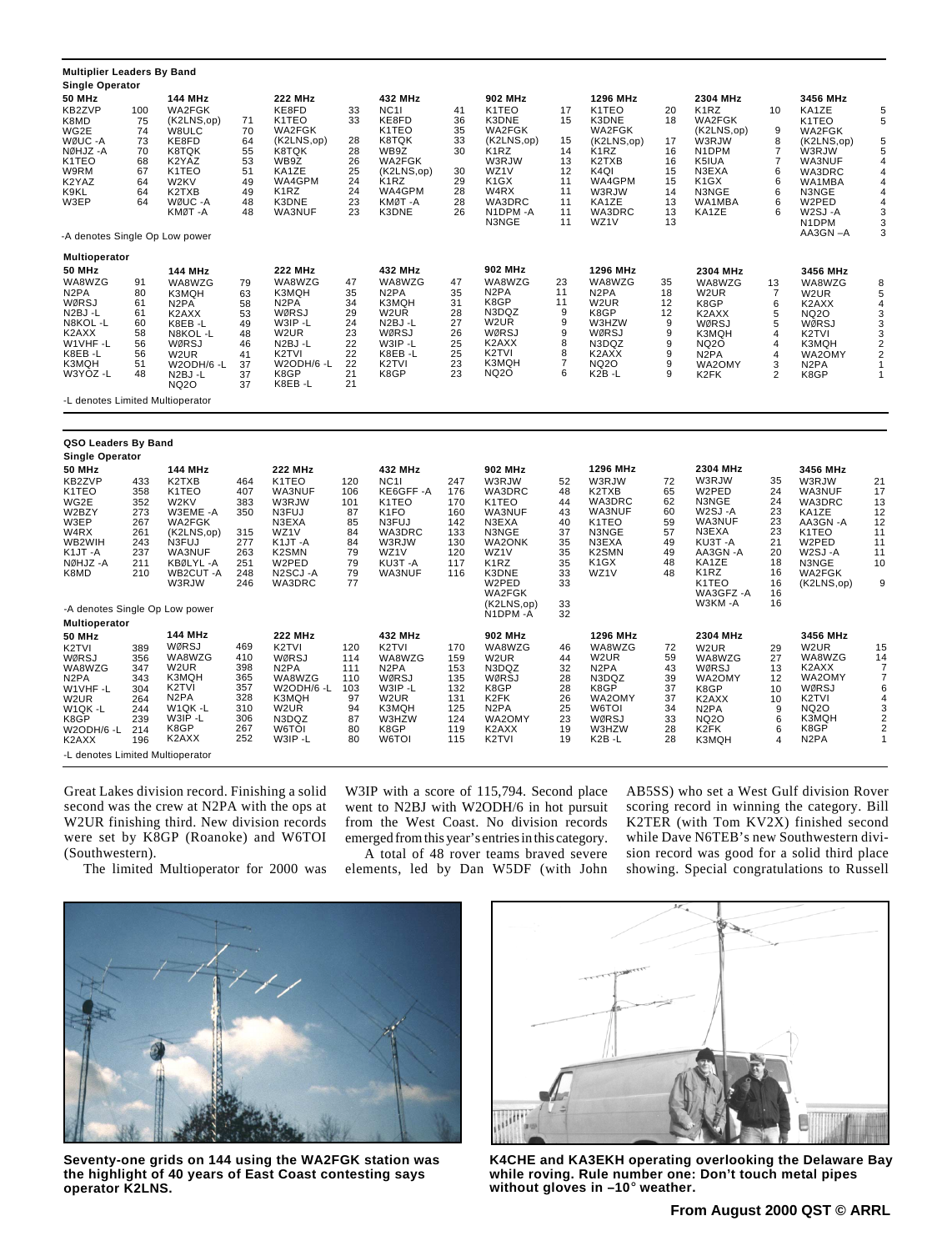| <b>Regional winners</b>                                                                                     |                               |             |                                                                                                    |                             |             |                                    |                                                         |             |                                                                                                             |                             |               |                                                        |                                                                                        |             |
|-------------------------------------------------------------------------------------------------------------|-------------------------------|-------------|----------------------------------------------------------------------------------------------------|-----------------------------|-------------|------------------------------------|---------------------------------------------------------|-------------|-------------------------------------------------------------------------------------------------------------|-----------------------------|---------------|--------------------------------------------------------|----------------------------------------------------------------------------------------|-------------|
| <b>Northeast Region</b><br>(New England, Hudson and<br>Atlantic divisions; Maritime<br>and Quebec sections) |                               |             | <b>Southeast Region</b><br>(Delta, Roanoke and<br>Southeastern divisions)                          |                             |             | <b>Central Region</b>              | (Central and Great Lakes<br>divisions; Ontario section) |             | <b>Midwest Region</b><br><b>Mountain and West Gulf</b><br>divisions; Manitoba and<br>Saskatchewan sections) | (Dakota. Midwest. Rockv     |               | <b>West Coast Region</b><br><b>NWT/Yukon sections)</b> | (Pacific, Northwestern and<br>Southwestern divisions:<br>Alberta, British Columbia and |             |
| N1DPM<br>K <sub>1</sub> JT<br>W3KM                                                                          | 126.060<br>77.469<br>72,160   | A<br>A<br>A | K4RTS<br>K <sub>2</sub> OY<br><b>KØVXM</b>                                                         | 20.164<br>18.975<br>17,250  | A<br>A<br>A | WØUC<br>VE3KZ<br>N9TF              | 114.381<br>26,936<br>19.947                             | A<br>Α<br>A | NØHJZ<br>KMØT<br><b>WAØBWE</b>                                                                              | 104.550<br>64.413<br>58,468 | A<br>A<br>A   | KQ6QW<br>K6MI<br>KC6SHE                                | 16.188<br>7,410<br>6,358                                                               | Α<br>Α<br>A |
| K1TEO<br>W3RJW<br>WA2FGK (K2LNS,op)                                                                         | 465.535<br>317.702<br>304,196 | в<br>в<br>в | W <sub>4</sub> RX<br>K <sub>4</sub> QI<br>W2BZY                                                    | 116.156<br>46.096<br>38,218 | в<br>B<br>B | KE8FD<br>K8TQK<br>WB9Z             | 122.760<br>116.982<br>88,404                            | B<br>В<br>B | WØZO<br>K5IUA<br>W8CM                                                                                       | 65,856<br>63,050<br>42,453  | В<br>B<br>B   | N6AJ<br>K6TSK<br>WB6NTL                                | 48,576<br>46,588<br>38,332                                                             | В<br>B<br>B |
| K <sub>1</sub> ZE<br>WX3P<br>N2EZS                                                                          | 27.206<br>13,728<br>7,425     | Q<br>Q<br>Q | N3AWS<br>KP4/KFØGX                                                                                 | 63<br>$\overline{1}$        | Q<br>Q      | N8XA                               | 4,602                                                   | Q           | WBØLJC<br>N7GXD                                                                                             | 372<br>16                   | Q<br>$\Omega$ | K6LMN<br>KQ6EE<br>W1QT/6                               | 5.060<br>1.650<br>1.113                                                                | Q<br>Q<br>Q |
| N <sub>2</sub> PA<br>W <sub>2</sub> UR<br>WØRSJ                                                             | 399,916<br>351.876<br>323,172 | м<br>м<br>м | K8GP<br>K <sub>4</sub> SZ<br>WA3OFC                                                                | 169,248<br>1,407<br>288     | М<br>M<br>М | WA8WZG<br>AK4U<br>WD9DSN           | 891.165<br>2.139<br>1.860                               | м<br>M<br>М | KK5IH<br>WD5AGO                                                                                             | 14,276<br>13,340            | м<br>м        | W6TOI<br>K6WLC<br>AA6PA                                | 54,272<br>20,160<br>3,888                                                              | M<br>M<br>M |
| W3IP<br>W1QK<br>W1VHF                                                                                       | 115.794<br>83,600<br>47,902   |             | KV <sub>4</sub><br>K8JF<br>W4KSC                                                                   | 36.036<br>5,757<br>3,420    |             | N <sub>2</sub> BJ<br>K8EB<br>N8KOL | 104.566<br>81,238<br>69,222                             |             | N5XU<br><b>NØPOH</b><br>WA5BU                                                                               | 9,225<br>4,260<br>2,860     |               | W2ODH/6<br>KB5MY<br>K6OUE                              | 101,545<br>5,208<br>4,200                                                              |             |
| K2TER<br>N <sub>2</sub> OPW<br>AA2UK                                                                        | 95,612<br>44.310<br>42,891    | R<br>R<br>R | N <sub>4</sub> OFA<br>K9OYD                                                                        | 6,516<br>2,289              | R<br>R      | NE8I<br>VE3OIL<br>KF9US            | 53.452<br>18,939<br>18,148                              | R<br>R<br>R | W5DF<br>W9FZ<br><b>KFØUK</b>                                                                                | 128.865<br>65.337<br>21,094 | R<br>R<br>R   | N6TEB<br>N6DN<br>KF6FZZ                                | 71.037<br>33,600<br>26,950                                                             | R<br>R<br>R |
|                                                                                                             |                               |             | A = single op, low power; B = single op, high power; Q = QRP; L = Limited Multioperator; R = Rover |                             |             |                                    |                                                         |             |                                                                                                             |                             |               |                                                        |                                                                                        |             |



**KI4M is shown de-icing the antenna at the KV4I station.**

VE3OIL for setting a new Canadian Rover mark at a very tough time of year.

Once again the Club Competition ended up with the Mt Airy VHF Radio Club taking the Unlimited Category honors with a score of 2,759,947 point from 57 entries. The New England Weak Signal Group took top honors in the Medium Club category while the Delaware Valley VHF Society won the Local Club competition. A total of 329 participants sent in club competition scores. Congratulations to the gavel winners and the members who make it happen!

Remember: One sure way to increase your score is to add the number of bands you utilize. QSO points at the higher bands translate into a fast way to increase your position. Why not visit the Technical Information Service's Web Page of VHF /UHF / Microwave resources and use your talents to build a transverter to add a band? You will find a mountain of useful information at **http://www.arrl.org/tis/info/ microwave.html**.

The 2001 running of the ARRL January VHF Sweepstakes will take place January 20- 22. We can't predict whether it will be "a fit night out for man nor beast" but we expect lots of participants to be making plans to participate. Whether you are roving, gunning for a new section or division record, or just trying to find a few new grids for your VUCC, don't miss this opportunity to get on and accept the VHF / UHF challenge.



**VE3IEX put out a potent signal with this rover station.**

## **Scores**

Each line score lists call sign, score, stations worked, multipliers, category (A = Single Op Low, B = Single Op High, Q = QRP Portable, M = Multi-Operator, L =<br>Limited Multi-Op) and band (A= 50 MHz, B = 144 MHz, C = 222 M 300 GHz+). Single Op Low and High Power Band winners are show in bold.

| 1<br>Connecticut                                                                                                                                                               |                                                                                 |                                                                                      |                                                                                               |                                                |                                                                                                      | K1WVX<br>W1WHL<br>WA1VOA                                                                                                                                 | 4,901<br>4.384<br>315                                                       | 123<br>137<br>45                                         | 29<br>32<br>$\overline{7}$                                     | в<br>в<br>B                               | ABCDE<br>Α<br>B                                                           |
|--------------------------------------------------------------------------------------------------------------------------------------------------------------------------------|---------------------------------------------------------------------------------|--------------------------------------------------------------------------------------|-----------------------------------------------------------------------------------------------|------------------------------------------------|------------------------------------------------------------------------------------------------------|----------------------------------------------------------------------------------------------------------------------------------------------------------|-----------------------------------------------------------------------------|----------------------------------------------------------|----------------------------------------------------------------|-------------------------------------------|---------------------------------------------------------------------------|
| N1JMM<br>K <sub>1</sub> IM<br>W1NWE<br>WB1GIC<br>N <sub>1</sub> SSM<br>N7IAL<br>W <sub>1</sub> VT<br>N <sub>1</sub> SPI<br>N <sub>1</sub> Q <sub>VQ</sub><br>K <sub>1</sub> SW | 10.164<br>9.766<br>5,264<br>1,206<br>546<br>336<br>336<br>300<br>276<br>228     | 203<br>214<br>118<br>101<br>64<br>$\overline{7}$<br>$\overline{7}$<br>37<br>39<br>40 | 42<br>38<br>28<br>9<br>$\overline{7}$<br>$\overline{7}$<br>7<br>6<br>6<br>$\overline{4}$<br>7 | Α<br>Α<br>Α<br>Α<br>A<br>А<br>А<br>Α<br>A<br>A | <b>ABD</b><br>BD<br><b>BCDE</b><br><b>BCD</b><br>BD<br>9EFGHIJ<br>9EFGHIJ<br>BCD<br>ABD<br><b>BD</b> | KE <sub>1</sub> LE<br>K1ZE<br>NM <sub>1</sub> K<br>N <sub>1</sub> TUJ<br>K1NCO (+N1KOH,KB1CRM)<br>W1QK (+AA1MY,K1XS,K1PHG,N1ABY)<br>KB1H (+N1XS, KB1DFB) | 252<br>27.206<br>2.320<br>20<br>16.830<br>83.600<br>14.000                  | 31<br>300<br>115<br>10<br>279<br>717<br>317              | $\overline{7}$<br>61<br>16<br>$\mathfrak{p}$<br>51<br>95<br>40 | B<br>Q<br>Q<br>Q<br>м<br>L<br>L           | ABD<br>ABCD9E<br>ABCD<br>в<br>ABD<br>ABCD<br>ABD                          |
| N <sub>1</sub> R <sub>IO</sub><br>N <sub>1</sub> ZXL<br>N <sub>1</sub> TUP<br>N1ZNA                                                                                            | 224<br>184<br>180<br>96                                                         | 30<br>37<br>33<br>27                                                                 | 4<br>4<br>3                                                                                   | А<br>А<br>Α<br>Α                               | ABD<br>BD<br>BD<br><b>BD</b>                                                                         | <b>Eastern Massachusetts</b><br>K5MA                                                                                                                     | 70.599                                                                      | 525                                                      | 101                                                            | A                                         | <b>ABCD</b>                                                               |
| K <sub>1</sub> TEO<br>WZ1V<br>K <sub>1</sub> GX<br>K <sub>1</sub> FO<br>W3EP<br>K1UHF<br>W <sub>1</sub> COT<br>N <sub>1</sub> NQD                                              | 465.535<br>165.876<br>140.672<br>48.150<br>36.855<br>35.445<br>25.086<br>19,032 | 1186<br>651<br>595<br>482<br>405<br>309<br>238<br>211                                | 235<br>138<br>128<br>75<br>91<br>85<br>74<br>61                                               | в<br>в<br>в<br>в<br>в<br>в<br>в<br>в           | <b>ABCD9EFGI</b><br>ABCD9EFG<br>ABCD9EFGH<br>ABD<br>AB<br>ABCD9EFI<br>ABCDE<br>ABCD9E                | W1PM<br>WG1Z<br>KA1EKR<br>K <sub>1</sub> UR<br>KV <sub>1</sub> J<br>W1DYJ<br>N <sub>1</sub> ZZN<br>N <sub>1</sub> BC<br>N <sub>1</sub> VQR               | 49.329<br>14.837<br>8.568<br>7.595<br>6.688<br>2,268<br>2,205<br>770<br>590 | 341<br>269<br>149<br>192<br>160<br>108<br>96<br>63<br>58 | 87<br>37<br>36<br>31<br>32<br>21<br>21<br>10<br>10             | A<br>A<br>Α<br>Α<br>A<br>A<br>A<br>A<br>A | ABCD9E<br>ABCDE<br><b>BCDE</b><br>ABCD<br>ABCD<br>AB<br>ABD<br>ABD<br>ABD |

| K <sub>1</sub> FP<br>KB1VC<br>W1GHZ<br>N1GJ<br>WA1LBK<br>N1EKV<br>K1NKR<br>WA1ENO<br>N1YQE | 561<br>180<br>72,468<br>23.870<br>8.676<br>2.478<br>2.420<br>1.728<br>1.326 | 47<br>20<br>486<br>235<br>169<br>89<br>83<br>96<br>71 | 11<br>9<br>99<br>55<br>36<br>21<br>20<br>18<br>17 | А<br>Α<br>в<br>в<br>в<br>в<br>в<br>в<br>в | ABD<br>AB<br><b>ABCD9EI</b><br>ABCD9 <b>FJ</b><br>ABCDE<br>ABD<br>ABCDE<br>AB<br>ABD |
|--------------------------------------------------------------------------------------------|-----------------------------------------------------------------------------|-------------------------------------------------------|---------------------------------------------------|-------------------------------------------|--------------------------------------------------------------------------------------|
| K1DAT                                                                                      | 672                                                                         | 56                                                    | 12                                                | в                                         | R                                                                                    |
| K <sub>1</sub> OM                                                                          | 638                                                                         | 57                                                    | 11                                                | в                                         | ABD                                                                                  |
| WA1OFR                                                                                     | 342                                                                         | 32                                                    | 9                                                 | в                                         | ABD                                                                                  |
| AD <sub>1</sub> B                                                                          | 328                                                                         | 41                                                    | 8                                                 | в                                         | AB                                                                                   |
| N1JOY (+KE1LI, N1TZM)                                                                      |                                                                             |                                                       |                                                   |                                           |                                                                                      |
|                                                                                            | 29.748                                                                      | 326                                                   | 67                                                | м                                         | ABCD9E                                                                               |
| N1FDX (+N1FYZ)                                                                             |                                                                             |                                                       |                                                   |                                           |                                                                                      |
|                                                                                            | 2.002                                                                       | 88                                                    | 22                                                | L.                                        | ABD                                                                                  |
| KB1EGF (+KB1DFD)                                                                           |                                                                             |                                                       |                                                   |                                           |                                                                                      |
|                                                                                            | 576                                                                         | 61                                                    | 8                                                 | г                                         | ABC                                                                                  |
| Maine                                                                                      |                                                                             |                                                       |                                                   |                                           |                                                                                      |
| K <sub>1</sub> DY<br>N <sub>1</sub> RWY                                                    | 43.442<br>22.796                                                            | 274<br>219                                            | 107<br>82                                         | в<br>в                                    | <b>ABCD9E</b><br><b>ABCDE</b>                                                        |
|                                                                                            |                                                                             |                                                       |                                                   |                                           |                                                                                      |

| <b>New Hampshire</b>                |        |     |     |   |                  |
|-------------------------------------|--------|-----|-----|---|------------------|
| AF1T                                | 64.954 | 385 | 94  | Α | <b>ABCD9EFGI</b> |
| WA1HOG                              | 35.328 | 327 | 69  | А | ABCD9E           |
| N <sub>1</sub> XOQ                  | 6.290  | 134 | 37  | А | ABD              |
| K1PDY                               | 1.560  | 60  | 20  | А | ABCD             |
| KB1DXD                              | 132    | 9   | 6   | А | B9FI             |
| WA1YHO                              | 85.565 | 477 | 109 | в | <b>ABCD9EF</b>   |
| KU2A                                | 52.380 | 324 | 97  | в | ABCD9FFG         |
| AC <sub>1</sub> J                   | 8.760  | 169 | 40  | в | ABCD             |
| WW1Z                                | 5.292  | 117 | 36  | в | ABCD             |
| K <sub>1</sub> TR                   | 4.704  | 108 | 32  | в | ABCD             |
| N1JHJ                               | 3.456  | 105 | 27  | в | ABCD             |
| KW1DX                               | 2.604  | 108 | 21  | в | ABD              |
| N <sub>1</sub> H <sub>O</sub>       | 1.640  | 82  | 20  | в | А                |
| W <sub>1</sub> OA                   | 1,420  | 64  | 20  | в | ABCD             |
| W <sub>1</sub> MRQ                  | 798    | 57  | 14  | в | AB               |
| W <sub>1</sub> ZC                   | 576    | 36  | 12  | в | BC.              |
| Rhode Island                        |        |     |     |   |                  |
| KM <sub>1</sub> X                   | 13.974 | 230 | 51  | А | <b>ABD</b>       |
| K8BGZ                               | 1.206  | 61  | 18  | в | ABD              |
| W1CPC                               | 645    | 29  | 15  | в | <b>ABD</b>       |
| W1VHF (K1DAM,K1AST,K1RWK,W1JJM,ops) |        |     |     |   |                  |
|                                     | 47,902 | 487 | 86  |   | ABDE             |
|                                     |        |     |     |   |                  |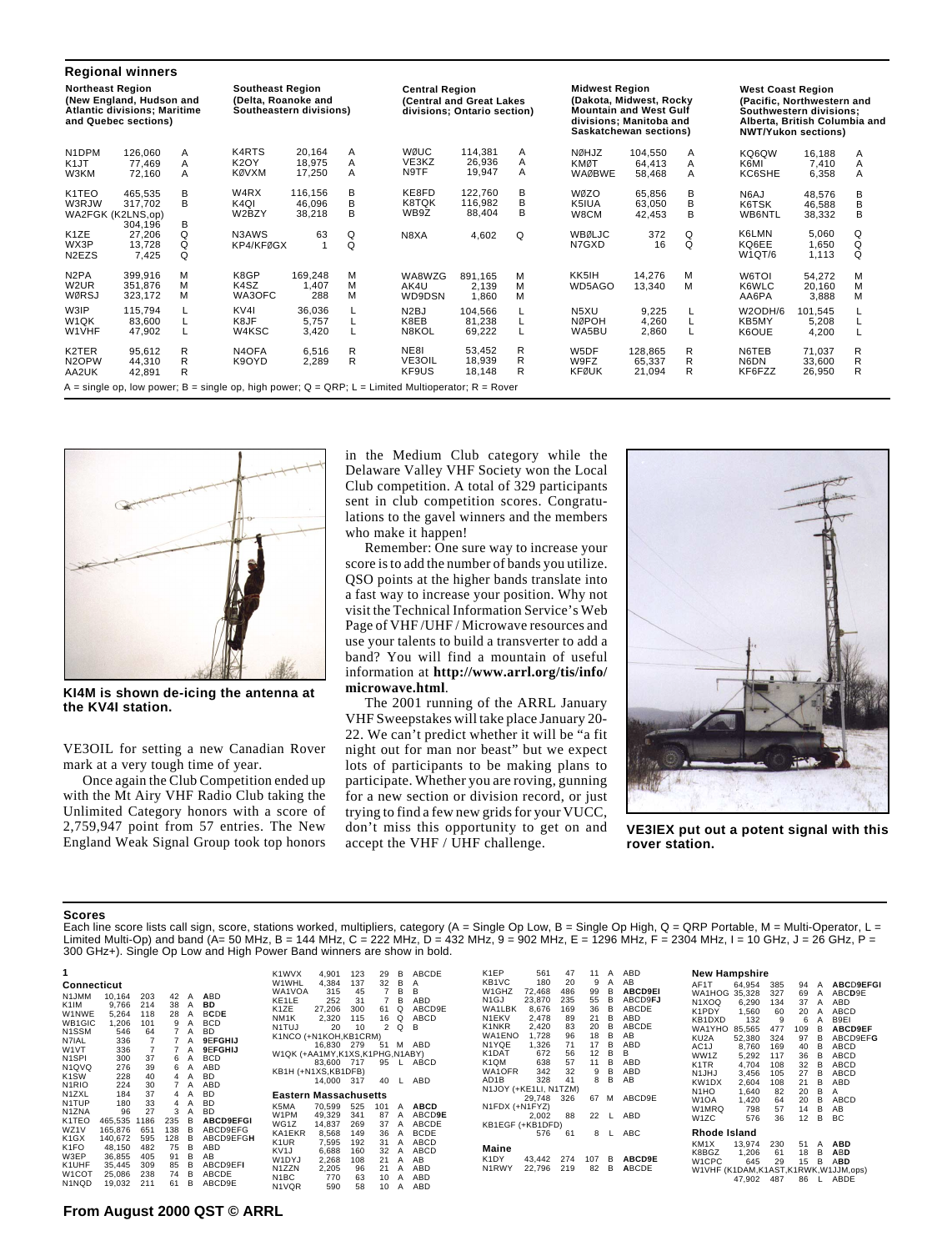| Vermont                                  |                                    |            |                                                    |                  |                                                     | K <sub>2</sub> SM <sub>N</sub><br>152                          |
|------------------------------------------|------------------------------------|------------|----------------------------------------------------|------------------|-----------------------------------------------------|----------------------------------------------------------------|
| K1LPS<br>N1MJD                           | 15,870<br>3,255                    | 156<br>84  | 69<br>31                                           | Α<br>A           | ABCD9E<br>ABCD                                      | 116<br>W2PED<br>K2TXB<br>5.                                    |
| N1ZUK                                    | 2,800                              | 78         | 35                                                 | Α                | <b>ABD</b>                                          | 5 <sup>′</sup><br>WA2ONK<br>KD2KS<br>4                         |
| W1AIM                                    | 34,440                             | 261        | 105                                                | В                | ABCD9E<br>W1FN (WA1ZCN, N5IEP, W1ECT, N1JEZ, N1JIF, | W2KV<br>18                                                     |
|                                          | K1IB, KB1EFB, KB1EGH, KB1DXA, ops) |            |                                                    |                  |                                                     | KA2KFO<br>W2UR (+N3E                                           |
|                                          | 15,624                             | 229        | 56                                                 | М                | ABCDE                                               | 35 <sup>2</sup>                                                |
| Western Massachusetts<br>N1DPM           | 126,060                            | 478        | 132                                                | Α                | ABCD9EFG                                            | K3EOD (+WI<br>3                                                |
| K1ISW                                    | 13,724                             | 226        | 47                                                 | Α                | ABCD                                                | W2EA (KC2/                                                     |
| K1MAP<br>N1MHH                           | 5,456<br>4,428                     | 96<br>103  | 31<br>36                                           | Α<br>A           | ABCD9FJ<br>ABCD                                     | K2WB,ops<br>4.                                                 |
| N1MIA                                    | 3,360                              | 89         | 30                                                 | Α                | ABCD                                                | Western N                                                      |
| N1RWC<br>K <sub>1</sub> T <sub>S</sub>   | 1,197<br>660                       | 58<br>60   | 19<br>11                                           | Α<br>A           | ABD<br>AB                                           | NS9E<br>2(                                                     |
| W1NMQ                                    | 528                                | 48<br>23   | 11                                                 | Α                | AB                                                  | 1(<br>N <sub>2</sub> UIO<br>K <sub>2</sub> A <sub>S</sub><br>Ş |
| N7CCF<br>NC11                            | 108<br>55,209                      | 470        | 4<br>77                                            | Α<br>В           | ABC<br><b>ABD</b>                                   | N <sub>2</sub> HJD<br>Ş                                        |
| WA1MBA                                   | 54,188<br>16,335<br>9,300          | 326        | 76                                                 | в                | <b>BD9EFGHI</b>                                     | K2OEQ<br>ł<br>KG2NI                                            |
| N1MUW<br>N1SIF                           |                                    | 205<br>251 | 55<br>30                                           | в<br>в           | ABCD9E<br>ABD                                       | $\ddot{\cdot}$<br>N <sub>2</sub> USB                           |
| N1FUS                                    | 6,660                              | 171        | 30                                                 | в                | ABD                                                 | W2WGL<br><b>KB2NFS</b>                                         |
| WA1NYV<br>N1MUV                          | 940<br>595                         | 94<br>71   | 10<br>7                                            | в<br>В           | В<br>ABD                                            | KA2JRK                                                         |
| K1AE                                     | 320                                | 32         | 10                                                 | в                | A                                                   | W2TX<br>K <sub>2</sub> CF                                      |
| KØXP(+net)13,364<br>KB2SAE (+N1ISB)      |                                    | 183        | 52                                                 | L                | <b>BCD</b>                                          | W2EV                                                           |
|                                          | 1,036                              | 70         | 14                                                 | L                | ABCD                                                | W2AAA<br>N <sub>2</sub> JMH                                    |
| 2                                        |                                    |            |                                                    |                  |                                                     | $63$<br>$13$<br>$12$<br>KA2ENE                                 |
| Eastern New York                         |                                    |            |                                                    |                  |                                                     | AF <sub>2</sub> K<br>1(<br>W2FE                                |
| KA2BSA (N2ZQF,op)                        |                                    |            |                                                    |                  |                                                     | N <sub>2</sub> WK<br>Î                                         |
| WA2BAH                                   | 3,111<br>2,576                     | 137<br>126 | 17<br>16                                           | Α<br>Α           | <b>ABCD</b><br><b>ABCD</b>                          | WA2ZNC<br><b>A . A . A . C . C . C . C . C . C</b><br>KE2T     |
| KA2MCU                                   | 1,582                              | 90         | 14                                                 | A                | ABCD                                                | WY2Z                                                           |
| WA1RKS<br>KC2DTJ                         | 1,504<br>763                       | 83<br>97   | 16<br>7                                            | Α<br>Α           | <b>ABCD</b><br>ABD                                  | N3TJD<br>N <sub>2</sub> WVK                                    |
| W2FW                                     | 336                                | 41         | 6                                                  | A                | BD                                                  | W2UAD                                                          |
| WD2AJS<br>W2BEJ                          | 300<br>294                         | 45<br>35   | 5<br>6                                             | Α<br>Α           | BD<br>ABCD                                          | K <sub>2</sub> OS<br>K <sub>2</sub> JIQ                        |
| KB2ZZC                                   | 6                                  | 2          | 2                                                  | A                | BD                                                  | W2FU                                                           |
| W3HHN<br>WG2E                            | 40,278<br>26,048                   | 329<br>352 | 98<br>74                                           | B<br>В           | ABCD9E<br>А                                         | N <sub>2</sub> UM<br>KB2WEV                                    |
| W2FCA                                    | 20,698                             | 165        | 79                                                 | В                | <b>ABCDE</b>                                        | KB2KJV                                                         |
| W2XL<br>N <sub>2</sub> MCI               | 13,824                             | 173<br>209 | 64<br>47                                           | в<br>в           | ABCD9<br>ABCD                                       | N2VTC<br>1:<br>WX3P                                            |
| W2GKR                                    | 10,199<br>8,580                    | 156        | 55                                                 | в                | AВ                                                  | N <sub>2</sub> E <sub>Z</sub> S                                |
| W2ENY<br>W2IR (W2JHO,op)                 | 5,883                              | 155        | 37                                                 | В                | ABD                                                 | N2PA (N2JQ<br>399                                              |
|                                          | 2,786                              | 151        | 14                                                 | в                | ABCD                                                | K2AXX (+K2                                                     |
| WA2IWW<br>AA2CW                          | 784<br>235                         | 76<br>42   | 8<br>5                                             | в<br>В           | AD<br><b>BCD</b>                                    | 217<br>NQ2O (+N2L                                              |
|                                          |                                    |            |                                                    |                  | K2TVI (KC2EBH,K2ZVI,N2DHH,N2DVQ,N2FMC,              | 52                                                             |
|                                          | WB2NVR, WA2VQW, ops)               |            |                                                    |                  | N2GKM, N2HTT, N2GCZ, N3EMF, WB2NHC,                 | WA2AAZ (N2<br>ŧ                                                |
|                                          | 208,772 1088                       |            | 134                                                | М                | ABCD9EGH                                            |                                                                |
| KY2J (KA2TIP +logger)                    | 9,102                              | 202        | 41                                                 | L                | ABD                                                 | 3                                                              |
| N2TY (KC2DZB, KC2FCQ, KC2BJC, KB2UUC,    |                                    |            |                                                    |                  |                                                     | Delaware<br>WA3WUL                                             |
|                                          | KB2SPM,NW2D,op)<br>7,722           | 188        | 33                                                 | L                |                                                     | 86<br>W3OR                                                     |
|                                          |                                    |            |                                                    |                  | ABCD                                                |                                                                |
| KB2TSA (+N2PEQ)                          |                                    |            |                                                    |                  |                                                     | W3HZW (N3)                                                     |
|                                          | 2,940                              | 86         | 28                                                 | L                | ABCD                                                | KB8QOO,<br>79                                                  |
| NYC-Long Island                          |                                    |            |                                                    |                  |                                                     | Eastern P                                                      |
| K2OVS<br>W2QK                            | 1,311<br>40,248                    | 50<br>314  | 23<br>78                                           | Α<br>в           | <b>ABD</b><br>ABCD9E                                | 72<br>W3KM                                                     |
| N <sub>2</sub> LIV                       | 32,026                             | 272        | 67                                                 | в                | ABCD9E                                              | KU3T<br>6<br>AA3GN<br>6                                        |
| WA2ZFH<br>KF2XF                          | 20,451<br>2,023                    | 229<br>119 | 51<br>17                                           | в<br>в           | ABCDE<br>В                                          | AA3RE<br>4                                                     |
| WV <sub>2</sub> C                        | 546                                | 42         | 13                                                 | В                | AB                                                  | WA3GFZ<br>WA3EHD                                               |
| WB2AMU                                   | 2,380                              | 74         | 28                                                 | Q                | ABD                                                 | $rac{4}{2}$<br>N3AOG<br>11                                     |
| Northern New Jersey<br>W1BQ              |                                    | 451        | 74                                                 | A                | <b>ABCDEF</b>                                       | 16<br>W3DFM<br>W3EME<br>16                                     |
| K2KIB                                    | 47,508<br>35.568                   | 313        | 78                                                 | Α                | ABCD9E                                              | 15<br>WA3AQA                                                   |
| K2YSY<br>N <sub>2</sub> CSF              | 3,630<br>3,567                     | 121<br>123 | 30<br>29                                           | Α<br>Α           | AB<br>AB                                            | <b>WA3RLT</b><br>N3PLM                                         |
| <b>KU2OK</b>                             | 3.225                              | 1 UU       | 25                                                 | A                | ABD                                                 | $\begin{array}{c} 12 \\ 1 \end{array}$<br>K3EBZ<br>11          |
| K2MVW<br>WB2MBM                          | 1,000<br>189                       | 40<br>27   | 10<br>7                                            | A<br>A           | DE<br>В                                             | W3SZ<br>j<br>NA2T<br>J                                         |
| KA1ZE                                    | 146,730                            | 513        | 134                                                | В                | ABCD9EFGH                                           | ł<br>WS3C                                                      |
| WA2VUN<br>N <sub>2</sub> WM              | 37,762<br>9,476                    | 400<br>206 | 79<br>46                                           | В<br>В           | <b>ABCD</b><br>AB                                   | ł<br>W2SK<br>K3DMA                                             |
| K2ZD                                     | 8,400                              | 130        | 48                                                 | в                | <b>ABCDE</b>                                        | KB3XG                                                          |
| WB2CUT<br>WA2BKN                         | 6,200<br>1,909                     | 248<br>81  | 25<br>23                                           | В<br>в           | в<br>ABD                                            | N3VOW<br>K3PHY                                                 |
| W2JEK                                    | 495                                | 45         | 11                                                 | В                | AB                                                  | W3VU                                                           |
| K2B (K2AMI, J2ZB, WA2QHL, WI2W, W2MSK,   |                                    |            |                                                    |                  | NA2AA,N2PBY,KC2HL,K2YLH,KF1ID,ops)                  | W3GAD<br>AI3W                                                  |
|                                          | 18,718                             | 249        | 49                                                 | L                | ABDE                                                | K3JJZ                                                          |
| N2OPJ (+KB2YZA)                          | 1,372                              | 85         | 14                                                 | L                | ABD                                                 | KU3A<br>WR3P                                                   |
|                                          |                                    |            |                                                    |                  |                                                     | N3JNX                                                          |
| Northern New York<br>WZ2T                | 442                                | 26         | 17                                                 | Α                | AB                                                  | N3GSA<br>W <sub>1</sub> SD                                     |
| KB2ZVP                                   | 43,300                             | 433        | 100                                                | В                | А                                                   | K3KEL                                                          |
| K3KYR<br>WA2AEY                          | 18,091<br>7,198                    | 208<br>103 | 79<br>61                                           | в<br>В           | ABD<br>ABD                                          | K3URT<br>KA3MGB                                                |
| N2WIG (+N2TJQ, N2UZQ)                    |                                    |            |                                                    |                  |                                                     | K3VEQ                                                          |
|                                          | 6,549                              | 164        | 37                                                 | L                | ABCD                                                | W3RZU<br>W8IJ                                                  |
| Southern New Jersey<br>K <sub>1</sub> JT | 77,469                             | 643        | 93                                                 | Α                | <b>ABCD</b>                                         | N3EVV<br>W3HMU                                                 |
| N <sub>2</sub> SCJ                       | 42,978                             | 480        | 57                                                 | Α                | ABCDE                                               | W3RJW<br>317                                                   |
| W2SJ<br>W2PAU                            | 35,160<br>12,874                   | 313<br>258 | 40<br>41                                           | Α<br>Α           | ABCD9EFGH<br>ABD                                    | WA2FGK (K2<br>30ء                                              |
| KA2WRE                                   | 8,456                              | 235        | 28                                                 | Α                | <b>BD</b>                                           | <b>WA3NUF 226</b>                                              |
| W2TTG<br>N <sub>2</sub> RF               | 4,082<br>3,888                     | 131<br>131 | 26<br>24                                           | Α<br>Α           | ABD<br>ABCD                                         | N3EXA<br>129                                                   |
| WB2VLA                                   | 1,696                              | 74         | 16                                                 | Α                | ABCD9                                               | WA3DRC12<br>120<br>N3NGE                                       |
| N2DEQ<br>WA2QZQ                          | 1,309<br>1,030                     | 112<br>103 | 11<br>10                                           | $\mathsf A$<br>Α | BC<br>AB                                            | WA4GPM 94<br>6<br>K3GNC                                        |
| N <sub>2</sub> VW                        | 954                                | 105        | 9                                                  | Α                | ABD                                                 | N3FUJ<br>56                                                    |
| WA2NBL<br>N2MPU                          | 440<br>408                         | 88<br>51   | 5<br>8                                             | A<br>Α           | AB<br>AB                                            | N3ITT<br>5<br>48<br>N3RN                                       |
| KC2FWC                                   | 339                                | 113        | 3                                                  | Α                | B                                                   | N3XJX<br>28                                                    |
| WA4FRA<br>KR2T                           | 284<br>267                         | 61<br>81   | 4<br>3                                             | A<br>Α           | BD<br><b>BD</b>                                     | N3FA<br>28<br>2(<br>K3MFI                                      |
| N2IZM                                    | 255                                | 85         | 3                                                  | Α                | В                                                   | N3NFB<br>26                                                    |
| W2ORA<br>WA3RHW                          | 200<br>168                         | 40<br>56   | 5<br>3                                             | A<br>Α           | AB<br>В                                             | KB3ZS<br>25<br>K3IUV                                           |
| KK2CW<br>KD2P                            | 40<br>24                           | 20<br>12   | $\overline{\mathbf{c}}$<br>$\overline{\mathbf{c}}$ | Α<br>Α           | B<br>В                                              | $\frac{2}{2}$<br>K3ZMA<br>KB3IB<br>15                          |

| K2SMN                                | 152,421<br>116,788                                                    | 680               | 141                                                       | в                            | ABCD9E                   |  |
|--------------------------------------|-----------------------------------------------------------------------|-------------------|-----------------------------------------------------------|------------------------------|--------------------------|--|
| W2PED<br>K2TXB                       | 53,958                                                                | 558<br>537        | 97<br>69                                                  | в<br>в                       | ABCD9EFG<br><b>BCEI</b>  |  |
| WA2ONK 53,270                        |                                                                       | 400               | 70                                                        | в                            | ABCD9E                   |  |
| KD2KS<br>W <sub>2</sub> KV           | 40,656<br>18,767                                                      | 477<br>383        | 66<br>49                                                  | в<br>в                       | ABCD<br>B                |  |
| KA2KFO 513 57<br>W2UR (+N3EMY,K3GYS) |                                                                       |                   | 9                                                         | в                            | в                        |  |
|                                      | 351,876 1048                                                          |                   | 177                                                       | М                            | <b>ARCD9FFGHI</b>        |  |
| K3EOD (+WR3P, K3IPM, WF3W)           |                                                                       |                   |                                                           | M                            |                          |  |
| W2EA (KC2AZU,KC2AZT,KF2YZ,N2XYZ,     | 34,362                                                                | 417               | 69                                                        |                              | ABCDE                    |  |
|                                      | K2WB,ops)<br>43,837                                                   | 569               |                                                           |                              | ABCD                     |  |
|                                      |                                                                       |                   | 59                                                        | L,                           |                          |  |
| Western New York<br>NS9E             | 26,675                                                                | 268               | 55                                                        | Α                            | ABCD9EFG                 |  |
| N2UIO                                | 10,836                                                                | 238               | 36<br>51                                                  | Α                            | ABCD                     |  |
| K2AS<br>N2HJD                        | 8,466<br>8,096                                                        | 166<br>251        | 22                                                        | A<br>$\mathsf A$             | AB<br>ABCD9I             |  |
| K2OEQ                                | 6,888                                                                 | 139               | $\frac{41}{24}$                                           | Α                            | ABD9                     |  |
| KG2NI<br>N2USB                       | 6,648<br>3,078                                                        | 223<br>130        |                                                           | $\mathsf A$                  | ABD<br>ABDE              |  |
| W2WGL                                | 2,013                                                                 | 50                | $19$ A<br>$33$ A<br>$12$ A<br>$7$ A                       |                              | <b>BD</b>                |  |
| KB2NFS<br>KA2JRK                     | 1,860<br>665                                                          | 114<br>77         |                                                           |                              | ABCD<br>ABD              |  |
| W2TX                                 | 396                                                                   | 33                | 12 <sub>1</sub>                                           | $\boldsymbol{\mathsf{A}}$    | в                        |  |
| K2CF<br>W <sub>2</sub> EV            | 112<br>76                                                             | 16<br>16          | 7<br>$\overline{4}$                                       | Α<br>$\mathsf A$             | Α<br><b>BCD</b>          |  |
| W2AAA<br>N2JMH                       | 1                                                                     | 1<br>376          | $\mathbf{1}$<br>115                                       | Α                            | Α<br>ABCD9E              |  |
| KA2ENE                               | 63,365<br>13,489                                                      | 266               | 41                                                        | в<br>в                       | ABD                      |  |
| AF2K<br>W2FE                         | 12,597<br>10,252                                                      | 247<br>173        | 51<br>44                                                  | В<br>в                       | AB<br>ABCDE              |  |
| N2WK                                 | 9,100                                                                 | 175               | 52 B                                                      |                              | Α                        |  |
| WA2ZNC<br>KE2T                       | 7,038<br>5,190                                                        | 158<br>144        | 34<br>30                                                  | в<br>В                       | ABCDE<br>ABCD            |  |
| WY2Z                                 | 3,024                                                                 | 142               | 18                                                        | B                            | ABCDE                    |  |
| N3TJD<br>N2WVK                       | 3,008<br>2,475                                                        | 146<br>97         | 16 B<br>25                                                | - B                          | ABD<br><b>ABD</b>        |  |
| W2UAD                                | 2,109                                                                 | 111               | 19 B                                                      |                              | B                        |  |
| K2OS<br>K2JIQ                        | 2,070<br>1,716                                                        | 69<br>66          | 30<br>$\frac{50}{26}$                                     | в<br>В                       | AB<br>в                  |  |
| W2FU                                 | 750                                                                   | 35                | 15                                                        | в                            | <b>B</b> 9               |  |
| N2UM<br>KB2WEV                       | 448<br>292                                                            | 50<br>59          | 8<br>$\overline{4}$                                       | в<br>в                       | ABD<br>BD                |  |
| KB2KJV                               | 50                                                                    | 5                 | 5                                                         | B                            | ABCDE                    |  |
| N <sub>2</sub> VTC<br>WX3P           | 4<br>13,728                                                           | 4<br>119          | 1<br>52                                                   | в<br>Q                       | в<br>ABCD9EFIP           |  |
| N2EZS                                | 7,425                                                                 | 218               | 25                                                        | $\mathsf Q$                  | ABCD                     |  |
| N2PA (N2JQR, N2KG, N2YB, W3OAB, ops) | 399,916 1024 244                                                      |                   |                                                           | М                            | ABCD9EFGIJP              |  |
| K2AXX (+K2UA,K2DH,AA2WV)             |                                                                       |                   |                                                           |                              |                          |  |
| NQ2O (+N2ULL)                        | 217,038                                                               | 676               | 183                                                       | М                            | <b>ABCD9EFGHIJP</b>      |  |
|                                      | دىر<br>52,074 296                                                     |                   | 99                                                        | M                            | ABCD9EFG                 |  |
| WA2AAZ (N2JC, N2MKT, N5THV, ops)     | 6,417                                                                 | 169               | 31                                                        | L                            | ABCD                     |  |
| 3                                    |                                                                       |                   |                                                           |                              |                          |  |
| Delaware<br>WA3WUL                   | 490                                                                   | 35                | 14                                                        |                              | A                        |  |
|                                      |                                                                       |                   |                                                           |                              |                          |  |
|                                      |                                                                       |                   |                                                           | Α                            | <b>ABCD9EFG</b>          |  |
|                                      | W3OR 86,152 447 121 B <b>ABC</b><br>W3HZW (N3YMS, N3FZP, N3KRX, K3BY, | 447               |                                                           |                              |                          |  |
|                                      | KB8QOO, KE3UY, N3YTH, ops)<br>79,120                                  | 566               | 92                                                        | М                            | ABCD9E                   |  |
| Eastern Pennsylvania                 |                                                                       |                   |                                                           |                              |                          |  |
| W3KM                                 | 72,160                                                                | 446               | 80                                                        | A                            | ABCD9EFG                 |  |
| кизт<br>AA3GN                        | 66,672                                                                | 452<br>437        | 72<br>63                                                  | $\mathsf{A}$<br>A            | ABCDEF<br>ABCD9FGH       |  |
| AA3RE                                | $61,110$<br>$47,144$                                                  | 432               | 71                                                        | A                            | ABCD9E                   |  |
| WA3GFZ<br>WA3EHD                     | 42,276<br>23,220                                                      | 438<br>346        | 52<br>36                                                  | $\mathbf{A}$<br>$\mathsf A$  | ABCDEF<br>ABCDEF         |  |
| N3AOG                                | 17,655                                                                | 205               | 33                                                        |                              | ABCD9EFGHI               |  |
| W3DFM<br>W3EME                       | 16,280<br>16,100                                                      | 208<br>350        | 44                                                        | $_{\rm A}^{\rm A}$           | ABCD9EF<br>в             |  |
| WA3AQA                               | 15,428                                                                | 315               |                                                           |                              | ABCD9E                   |  |
| WA3RLT<br>N3PLM                      | 12,206                                                                | 238<br>228        |                                                           |                              | ABDE<br>ABCD9EF          |  |
| K3E<br>BZ:<br>W3SZ                   | 14,424<br>11,072                                                      | 212<br>115        | $-46$ A<br>$29$ A<br>$34$ A<br>$32$ A<br>$32$<br>32<br>32 | Α<br>$\overline{A}$          | ABCD9<br><b>BCDEF</b>    |  |
| NA2T                                 | 7,712<br>7,654                                                        | 142               | 43                                                        | Α                            | ABD                      |  |
| WS3C<br>W2SK                         | 6,318                                                                 | 136<br>89         | 39<br>24                                                  | Α                            | ABD<br>ABCD9EFGH         |  |
| K3DMA                                | 6,216<br>6,035                                                        | 233               | 17                                                        | $_{\mathsf{A}}^{\mathsf{A}}$ | ABCDE                    |  |
| KB3XG<br>N3VOW                       | 3,926<br>3.534                                                        | 47<br>159         | 13<br>19                                                  | А<br>$\mathsf A$             | <b>C9EFGHI</b><br>ABD    |  |
| K3PHY                                | 2,868                                                                 | 151               | 12                                                        | $\mathsf A$                  | BC <sub>9</sub>          |  |
| W3VU<br>W3GAD                        | 2,700<br>2,604                                                        | 87<br>121         | 20<br>14                                                  | $\mathsf A$<br>Α             | ABCDE<br>ABCD            |  |
| AI3W                                 | 2,376                                                                 | 88                | 27                                                        | $\mathsf A$                  | AB                       |  |
| K3JJZ<br>KU3A                        | 2,064<br>1,280                                                        | 127<br>60         | 12<br>16                                                  | А<br>Α                       | ABC<br>ABCDE             |  |
| WR3P                                 | 1,095                                                                 | 60                | 15                                                        | A                            | ABC                      |  |
| N3JNX<br>N3GSA                       | 848<br>840                                                            | 43<br>41          | 16<br>15                                                  | А                            | ABD<br>ABCD              |  |
| W1SD                                 | 462<br>420                                                            | 49<br>21          | 6                                                         | A<br>A                       | BCD<br>D                 |  |
| K3KEL<br>K3URT                       | 252                                                                   | 14                | 10<br>18                                                  | A<br>Α                       | AB                       |  |
| KA3MGB                               | 114<br>86                                                             | 19                | 6<br>$\mathfrak{p}$                                       | A<br>A                       | в<br>B                   |  |
| K3VEQ<br>W3RZU                       | 38                                                                    | 43<br>19          | 2                                                         | Α                            | в                        |  |
| W8IJ<br>N3EVV                        | 15<br>12                                                              | 5<br>6            | 3<br>1                                                    | $\overline{\mathsf{A}}$<br>A | AB<br>C                  |  |
| W3HMU                                | 4                                                                     | 2                 | 1                                                         | Α                            | Ċ                        |  |
| W3RJW<br>WA2FGK (K2LNS,op)           | 317,702                                                               | 851               | 154                                                       | в                            | ABCD9EFGHIP              |  |
|                                      |                                                                       |                   | 226                                                       | в                            | ABCD9EFG                 |  |
| 304,196<br>WA3NUF 226,590<br>N3EXA   | 129,438                                                               | 775<br>778<br>655 | 130<br>102                                                | в<br>В                       | ABCD9EFGHI<br>ABCD9EF    |  |
| WA3DRC 121,716                       |                                                                       | 587               | 92                                                        | в                            | ABCD9EFG                 |  |
| N3NGE<br>WA4GPM 94,860               | 120,183                                                               | 533<br>422        | 97<br>155                                                 | в<br>B                       | ABCD9EFGH<br>ABCDE       |  |
| K3GNC                                |                                                                       | 468               | 72                                                        | в                            | ABCD9E                   |  |
| N3FUJ<br>N3ITT                       | 60,192<br>56,768<br>50,184                                            | 658<br>431        | 64<br>68                                                  | в<br>В                       | ABCD<br>ABCD9E           |  |
| N3RN                                 | 48,442                                                                | 321               | 106                                                       | в                            | ABCD9EF                  |  |
| N3XJX<br>N3FA                        | 28,730<br>28,500                                                      | 255<br>264        | 85<br>75                                                  | в<br>B                       | ABCD<br>ABCD9EF          |  |
| K3MFI<br>N3NFB                       | 26,418                                                                | 360<br>322        | 42<br>55                                                  | в<br>В                       | ABCD9EF<br>ABCDE         |  |
| KB3ZS                                | 26,015<br>25,728                                                      | 375               | 48                                                        | В                            | ABCDE                    |  |
| K3IUV<br>K3ZMA<br>KB3IB              | 22,365<br>21,720<br>15,570                                            | 338<br>350<br>193 | 45<br>40<br>45                                            | в<br>в<br>в                  | ABCDE<br>ABCDE<br>ABCD9E |  |

| K3WIK<br>N3FTI                                                | 14,993                                                   | 286                            | 47<br>53                         | B<br>в                       | ABD<br>ABCD                                     |
|---------------------------------------------------------------|----------------------------------------------------------|--------------------------------|----------------------------------|------------------------------|-------------------------------------------------|
| NE3I                                                          | 13,250<br>12,093                                         | 210<br>251                     | 29                               | в                            | ABCDE                                           |
| N3DHI<br>W3GXB                                                | 11,732<br>11,696                                         | 300<br>206                     | 28<br>34                         | B<br>В                       | ABCD<br>ABC<br>D9E:                             |
| K3HZO                                                         | 8,968                                                    | 119                            | 38                               | в                            | ABCDE                                           |
| WA3CSP<br>W3CHP                                               | 6,519<br>4,864                                           | 123<br>128                     | 53<br>38                         | B<br>В                       | A<br>Α                                          |
| WU3I                                                          | 4,344                                                    | 128                            | 24                               | в                            | ABCD                                            |
| W3IIT<br>K3XF                                                 | 4,212<br>3,729                                           | 160<br>85                      | 18<br>33                         | B<br>В                       | ABCDE<br>ABCD9E                                 |
|                                                               |                                                          | 130                            | 15                               | в                            | ABCD                                            |
| N3VJH کار N3VJH<br>W3AWA (WA3KFT,op)<br>1703      1703    118 | 1,703                                                    |                                | 13                               | В                            | ABCD                                            |
| N3FKR                                                         | 672                                                      | 82                             | 7                                | в                            | <b>ABD</b>                                      |
| N3AHP<br>KB3DHU                                               | 570<br>497                                               | 55<br>62                       | 10<br>7                          | B<br>В                       | ABCD<br>ABD                                     |
| WA3KIO                                                        | 256                                                      | 55                             | 4                                | в                            | BD                                              |
| N3EMA<br>N3YXW                                                | 236<br>192                                               | 40<br>24                       | $\overline{4}$<br>8              | в<br>В                       | <b>BCD</b><br>AB                                |
| KC3LE                                                         | 126                                                      | 14                             | 9                                | в                            | A                                               |
| N3MXT<br>WI3S                                                 | 122<br>115                                               | 61<br>23                       | $\overline{2}$<br>5              | B<br>В                       | в<br>в                                          |
| KA3VTQ                                                        | 105                                                      | 21                             | 5                                | в                            | в                                               |
| K2QBV<br>N3VUF                                                | 96<br>88                                                 | 27<br>22                       | 3<br>4                           | B<br>В                       | <b>BD</b><br>AB                                 |
| KD3DI                                                         | 56<br>54                                                 | 28                             | $\overline{2}$<br>$\overline{2}$ | в<br>B                       | В<br>в                                          |
| N3LJE<br>WG3S                                                 | 24                                                       | 27<br>24                       | 1                                | В                            | в                                               |
| KB3ENH<br>W3TDZ                                               | 12<br>3                                                  | 6<br>3                         | 2<br>1                           | В<br>B                       | AB<br>в                                         |
| WØRSJ (+WB2ONA,W3DFM,N2EOC,N2IX)                              |                                                          |                                |                                  |                              |                                                 |
|                                                               | 323,172 1154 188 M                                       |                                |                                  |                              | ABCD9EFG<br>K3MQH (+K3RA,K3MM,W3EKT,AI3M,N3EYB) |
|                                                               | 229,400                                                  | 811                            | 200                              | M                            | ABCD9EFG                                        |
| WA2OMY                                                        | $(+W$ A3YUE)                                             | 591                            | 91                               | M                            | ABCD9EFGHI                                      |
| :<br>104,104<br>N3DQZ (+W1SD)                                 |                                                          |                                |                                  |                              |                                                 |
| N3ADC (+KB3HE)                                                | 95,095                                                   | 590                            | 95                               | М                            | ABCD9E                                          |
|                                                               | 40,870                                                   | 370                            | 67                               | М                            | ABCD9E                                          |
| K2FK (+W3GAD)                                                 | 702<br>30,                                               | 344                            | 51                               | М                            | ABCD9F                                          |
| W3RT (+N3HTZ)                                                 |                                                          |                                |                                  |                              |                                                 |
| W3HZU (AD3E, N3JDQ, KB3EBV, N3ZCW,                            | 21,160                                                   | 288                            | 46                               | М                            | ABCD9E                                          |
| KB3DBT,ops)                                                   |                                                          |                                |                                  |                              |                                                 |
| K3GAC (KA3FQS,KA3WXV,K3GM,ops)                                | 15,351                                                   | 253                            | 51                               | L                            | ABDE                                            |
|                                                               | 6,974 214 22                                             |                                |                                  | L                            | ABCD                                            |
| W3JG (W4RFJ,N3KWQ,ops)                                        |                                                          |                                | 9                                | L                            | ABD                                             |
| 747 77<br>N3YVH (N3YNX,N3ZVF,ops)                             |                                                          |                                |                                  |                              |                                                 |
|                                                               | 525                                                      | 100                            | 5                                | L                            | BD                                              |
| Maryland-DC                                                   |                                                          |                                |                                  | Α                            | ABCDE                                           |
| K3IXD<br>N3II                                                 | $\begin{array}{c} 13,750 \\ 10,535 \\ 5,360 \end{array}$ | 196<br>215                     | 50<br>49                         | Α                            | AВ                                              |
| N3YPJ<br>W3EKT                                                |                                                          | 134<br>120                     | 40<br>32                         | A                            | AB<br>ABCD                                      |
| N3UMA                                                         | 4,864<br>4,795                                           | 137                            | 35                               | A<br>A                       | AB                                              |
| WA4PRR<br>N3VOP                                               | 2,204<br>1,904                                           | 70<br>101                      | 29<br>16                         | Α                            | <b>ABD</b><br><b>ABD</b>                        |
| N3SOK                                                         | 1,848                                                    | 74                             | 24                               | A<br>A<br>A                  | ABD                                             |
| K2AVA<br>K3BPP                                                | 1,320<br>476                                             | 66<br>28                       | 20<br>17                         |                              | AB<br>A                                         |
| W3OU                                                          | 232                                                      | 29                             | 8                                | $_{\mathsf{A}}^{\mathsf{A}}$ | A                                               |
| W3VP<br>W3FG                                                  | 165<br>85                                                | 33<br>16                       | 5<br>5                           | Α<br>A                       | A<br>ABC                                        |
| K3DI                                                          | 28                                                       | 14                             | $\overline{\mathbf{c}}$          | A                            | В                                               |
| K1RZ<br>K3DNE                                                 | 228,046<br>145,768                                       | 698<br>574                     | 182<br>152                       | B<br>В                       | ABCD9EFI<br>ABCD9E                              |
| K3ZO                                                          | 32,760                                                   | 364                            | 90                               | в                            | AB                                              |
| N3ZTZ<br>КЗНСЕ                                                | 16,640<br>14,934                                         | 255<br>206                     | 65<br>57                         | в<br>в                       | <b>ABD</b><br><b>ABD</b>                        |
| W3VRD                                                         | 9,680                                                    | 177                            | 40                               | В                            | ABCD                                            |
| KA3TCC<br>N3KNI                                               | 4,305<br>3,894                                           | 105<br>93                      | 35<br>33                         | в<br>B                       | ABD<br>ABD                                      |
| W3GN                                                          | 602                                                      | 43                             | 14                               | В                            | AB                                              |
| K3UAL                                                         | 378                                                      | 42                             | 9                                | В<br>В                       | AB<br>В                                         |
| WB3KDB 160 32 5<br>WA3GYW 176 22 8                            |                                                          |                                |                                  | Q                            | AB                                              |
| WA3ZKR (+KC3VD, KA3EJT)                                       | 4,186 104 26 M                                           |                                |                                  |                              | ABD9EI                                          |
|                                                               |                                                          |                                |                                  |                              | W3IP (+K3MLA,K3YDX,KF3FT,WG3R,N6OBP)            |
|                                                               | 115,794                                                  | 707 126                        |                                  | L                            | ABCD                                            |
| Western Pennsylvania<br>KA3SDP 21,510                         |                                                          | $173$ 90                       |                                  | A                            | <b>ABCD</b>                                     |
| W3HDH                                                         | 1,827                                                    | 63                             | 29                               | Α                            | Α                                               |
| N3PUR<br>N3WVB                                                | 29,545<br>12,078                                         | $294$<br>$157$<br>$26$         | $\frac{25}{95}$ B                |                              | ABC<br>ABCD                                     |
| AA3GM                                                         | 510                                                      |                                | 66<br>17                         | B                            | ABCD                                            |
| W3KJM<br>W3ZA                                                 | 288<br>35                                                | 24<br>$\overline{\mathcal{I}}$ | $\frac{1}{12}$<br>5              | В<br>B                       | Α<br>AB                                         |
| W3YOZ (+K4VV)                                                 |                                                          |                                |                                  |                              |                                                 |
|                                                               | 19,032                                                   | 244                            | 78                               | Г                            | AB                                              |
| W3YA (N2DSS,N3EB,K3EZS,ops)<br>5,977 125 43 L                 |                                                          |                                |                                  |                              | ABD                                             |
|                                                               | $2,144$ 61                                               |                                | 32                               | L                            | K3MJW (N3WAV,N3MRU,N3OEX,N3NOS,ops)<br>ABD      |
| K3CR (KB3KJ, N3YAV, KB3AFT, N3XSF,                            |                                                          |                                |                                  |                              |                                                 |
| KE3HL,ops)                                                    | 559                                                      | 38                             | 13                               |                              | L ABC                                           |
|                                                               |                                                          |                                |                                  |                              |                                                 |
| 4                                                             |                                                          |                                |                                  |                              |                                                 |
| Alabama<br>KV4T (@KF4DGS)                                     |                                                          |                                |                                  |                              |                                                 |
|                                                               | 2,320                                                    | 80                             | 29                               | A                            | в                                               |
| KU4WW<br>W4NTI                                                | 1,584<br>286                                             | 60<br>26                       | 24<br>11                         | A<br>A                       | BD<br>AB                                        |
| N4ION                                                         |                                                          | 108                            |                                  | $_{\rm B}^{\rm B}$           | <b>ABD</b>                                      |
| KU4IU<br>WB4WXE                                               | 5,880<br>3,675<br>1,260                                  | 105<br>60                      | $\frac{49}{35}$<br>21            | B                            | AB<br>AB                                        |
| Georgia                                                       |                                                          |                                |                                  |                              |                                                 |
| W4KXY                                                         | 1,292                                                    | 62                             | 19                               | A                            | <b>ABD</b>                                      |
| K4BAI                                                         | 140                                                      | 20                             | 7                                | Α                            | А                                               |
| KD4HLG<br>KD4K                                                | 9,457<br>1,334                                           | 150<br>45                      | 49<br>23                         | в<br>B                       | <b>ABCDE</b><br>ABCD                            |
| W4ATL                                                         | 209                                                      | 19                             | 11                               | в                            | AB                                              |
| K4SZ (+W4RLW)                                                 | 1,407                                                    | 49                             | 21                               | M                            | ABCDE                                           |
| Kentucky                                                      |                                                          |                                |                                  |                              |                                                 |
| AD4ZW 13,135 140                                              |                                                          |                                |                                  |                              | 71 B ABCDE                                      |

KC4JGS 6,985 112 55 B **A**BD KF4RAV 828 46 18 B AB AK4U (+K4ITF) 2,139 58 31 M ABD **North Carolina**<br>W4FAL 27 W4FAL 27 8 3 A **BD** K4QI 46,096 237 134 B A**BCDE** NG4C 31,104 246 108 B **A**BCD N4AJF 3,306 83 38 B ABD KV4I (AF4HX,KI4M,KF4TDY,KF4TDZ, KG4CHM,ops) 36,036 370 78 L ABCD **Northern Florida** KU4WD 7,803 144 51 A **A**B**C** N4JK 3,942 146 27 A AB KE4YYD 1,350 46 25 A A**BD** W2BZY 38,218 350 97 B **ABCD9E** KQ4PI 16,100 182 70 B AB**C**D9E**F Puerto Rico** WP4LNY 8 8 1 B **B** KP4/KFØGX 1 1 1 Q A **South Carolina**<br>AC4Q 4,462<br>N4JZH 2,508 AC4Q 4,462 82 46 A A**BCD** AC4Q 4,462 82<br>N4JZH 2,508 66<br>N4UFP 1,595 43<br>KR4QO 14,362 137 N4UFP 1,595 43 29 A ABCD KR4QO 14,362 137 86 B **ABCD** W4KSC (+KC4DVB)<br>3,420 60 45 L ABCD **Southern Florida** KØVXM 17,250 181 69 A **ABCD9EF** N4AOE 1,200 67 16 A ABD WB2WIH 27,440 352 70 B **ABCD** KF4YOX 14,278 222 59 B ABD N4BG 3,162 92 34 B ABD WA3TIH 756 39 18 B ABD WA4OFS 161 12 7 B ABCD**E Tennessee** KD4HIK 4,070 95 37 A **ABCD**<br>KG4CKX 480 31 15 A ABD<br>K5OGF 98 14 7 A AB<br>K4AR 25,438 251 79 B **ABCD** AA4H 9,405 120 57 B ABCD**9E** KG4BMH 3,626 98 37 B **B** AD4F 2,494 76 29 B ABCD **Virginia** K4RTS 20,164 167 71 A AB**CO9E**<br>K4FTO 14,750 193 59 A A**BCD**<br>K4WWA 6,466 104 53 A A**B**<br>KB4WWA 6,466 104 538 A ABD<br>ABATJ 3,220 108 28 A ABD<br>AAFJW 2,125 85 25 A ABCD9<br>AM4DG 480 19 16 A ABCD9EP<br>AM4DG 480 19 16 A ABCD9EP<br>AM4DG N4MM 1,320 60 22 B AB K8GP (W4XP, K8ISK, ops)  $129$  M ABCD9EFGHIP WA3OFC (+N3ZYU) 288 24 12 L A **West Central Florida** K2OY 18,975 269 69 A **ABD 5 Arkansas** KB5EKX 1 1 1 A **A Louisiana** N5MYH 2,304 55 36 A **ABD** K5CZD 476 25 17 A ABD WA5RT 5,762 121 43 B **ABD Mississippi** N5YLS 874 46 19 A A**B**<br>KJ5RC 828 36 23 A **A**B<br>KB5ZEA 154 14 11 A AB<br>N3AWS 63 9 7 Q A **New Mexico**<br>
KB5GY 2,430<br>
N5XZM 2,028<br>
KB5ZSK 531<br>
W5IXR 260<br>
KSAM 40 KB5GY 2,430 58 27 B A**B**C**D9**E**I** N5XZM 2,028 52 26 B ABCD**9E** K5RHR 2,016 53 28 B **A**B**C**D KB5ZSK 531 35 9 B ABCDE W5IXR 260 20 10 B ABCD K5AM 40 10 4 B AB **North Texas** N5NL 1,550 54 25 A **ABD** W8CM 42,453 312 89 B **ABCD9E** K5LOW 5,670 112 45 B ABD<br>W5KQJ 3,104 61 32 B BCD9E<br>WA5BU (N5VHO,KC5AMA,KC5QYO,KD5IMS,ops)<br>2,860 94 26 L ABD **Oklahoma** K5HP 1,888 54 32 A **ABD** K5SW 3,040 67 40 B **ABC** WB5YWI 912 31 24 B AB**D** WD5AGO (+K4YA) 13,340 143 58 M ABCDEHP **South Texas**<br>
AJ4F 250<br>
W4EUH 216<br>
K5IUA 63,050<br>
K5VH 33,615 AJ4F 250 25 10 A **A**B W4EUH 216 27 8 A **B** K5IUA 63,050 262 130 B A**B**C**D9EF**H**IP** K5VH 33,615 218 83 BABCDE**FH**<br>NSHHS 26,132 246 94 BABD<br>W3XO/5 14,560 143 65 BABCD9F<br>W5UWB 5,166 85 42 BABCDE<br>NSBA 1,600 46 25 BABC<br>NSBA 1,600 46 25 BABC<br>NSNJ (KBSLBN,WSJLP,N3TNN,K5TR,KM5FA,ops)<br>NSXU (KBSLBN,WSJLP,N3TNN,K5T **West Texas** N5WDZ 60 10 6 A **AB** KK5IH (+KK5KK) 14,276 131 86 M ABCDE